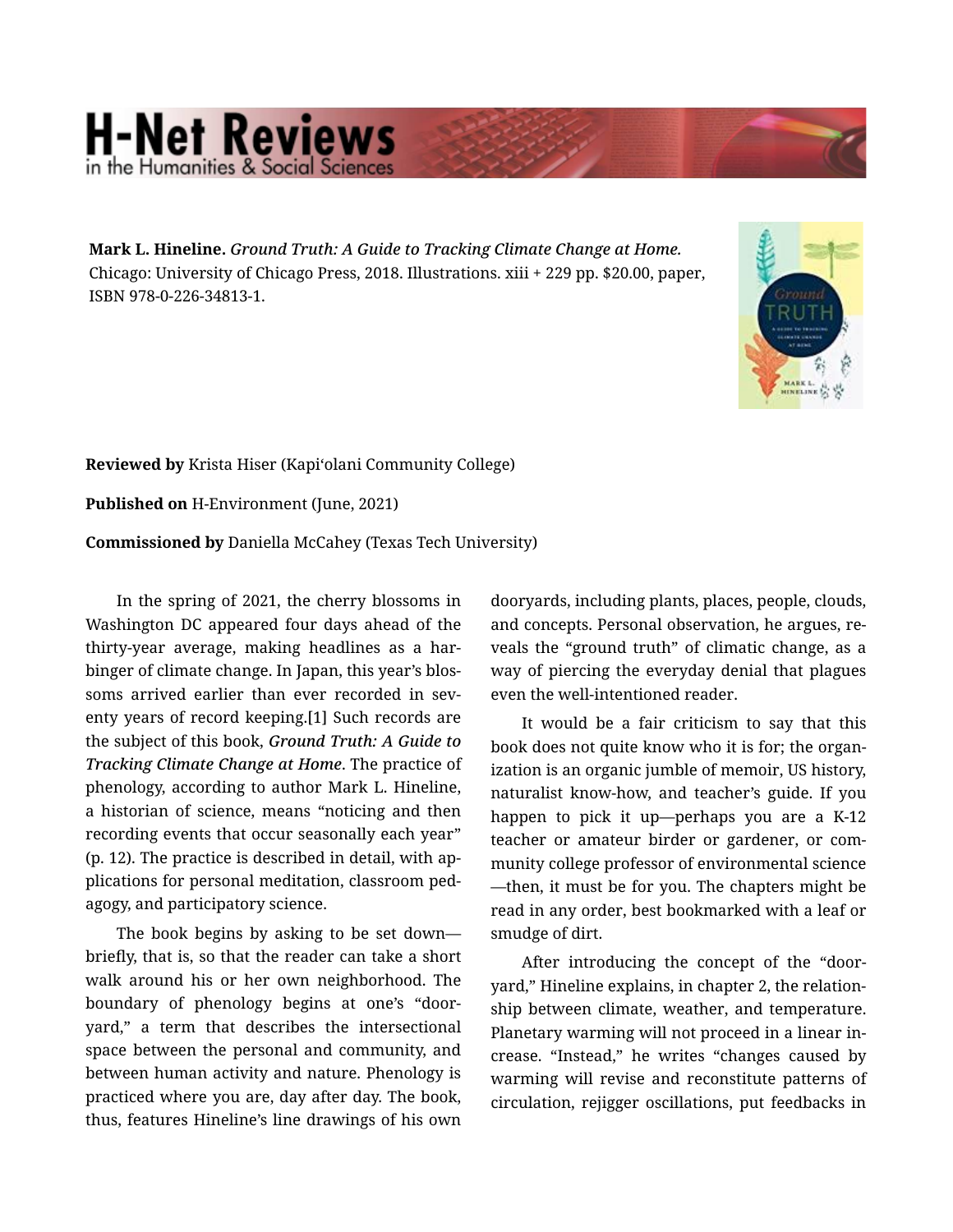motion here and there" (p. 41). The reader is in‐ vited to remember the seasons with a personal connection to place and time. Chapter 3 is a his‐ tory of phenology and "citizen science" in a West‐ ern tradition exemplified by Henry David Thor‐ eau, Aldo Leopold, Rachel Carson, and the less well-known ornithologist Wells W. Cooke, who started organizing national bird counts in 1881.

Chapters 4 and 5 provide basic how-to instruc‐ tion, including the four parts of a phenological ob‐ servation: species identification, calendar notes, description, and metadata, which includes time of day and place. Such techniques as repeat photo‐ graphy, aerial mapping (with a drone, or prefer‐ ably with a kite), and phenological trail tracking are described in detail. While the practice can be satisfying at a personal level with qualitative ob‐ servations and sketches, the reader who is so in‐ clined learns here how to keep databases and spreadsheets and how to connect with other prac‐ titioners to share data that can become a valuable record of the impacts of climate change in a par‐ ticular place, or to a particular species of plant or animal.

Chapters 6 (plants), 7 (insects, worms, and toads), 8 (birds), and 9 (mammals) provide begin‐ ner-level information to entice readers new to the observation of nature, and chapter 10 covers met‐ eorology and weather, including clouds, baromet‐ ric pressure, precipitation, snow cover, and drought. Whether or not the book excites the read‐ er to become a phenologist, these chapters are a unique overview of how such skills are learned and how such interest is activated. This is the skill‐ set that leads young people to major in geography or become park rangers; these are also the prac‐ tices that are built-in to the indigenous ways of knowing, which (while not the subject of this book) are reemerging as environmental science learns to come full circle, with humility, back to the simple act of seeing and sensing the place where one is.

The conclusion of the book applies the prac‐ tice of phenology to the distress of living with and through anthropogenic climate change. The "ground truth" of this book is that "paying atten‐ tion to changing nature (and taking careful notes), is crucial for understanding the effects that changing climate is having for ecological systems." Hineline demonstrates that paying attention to nature is a way of helping scientists, appreciating nature, interacting with the world, and even learning about "who you are" (p. 209).

This book will have a profound impact on readers who may be transformed by the practice of phenology. It can also be read alongside the growing literature describing climate-related emo‐ tions, such as climate anxiety, solastalgia, and en‐ vironmental melancholia.[2] The practice of phen‐ ology is another tool for comprehending the cli‐ mate crisis, and *Ground Truth* is a good read for teachers, parents, and practitioners in settings from junior high schools to kitchen tables to com‐ munity organizations and national networks of citizen science.

## Notes

[1]. Lauren Gambino, "Early Cherry Blossoms in DC Point to Climate Crisis," *The Guardian*, April 3, 2021, www.theguardian.com/environment/2021/ apr/03/early-cherry-blossoms-bloom-washingtondc.

[2]. On climate anxiety, see Sarah Jaquette Ray, *A Field Guide to Climate Anxiety: How to Keep Your Cool on a Warming Planet* (Oakland: Univer‐ sity of California Press, 2020). On solastalgia, see Glenn Albrecht, *Earth Emotions: New Words for a New World* (Ithaca, NY: Cornell University Press, 2019). On environmental melancholia, see Renee Lertzman, *Environmental Melancholia: Psycho‐ analytic Dimensions of Engagement* (New York: Routledge, 2015).